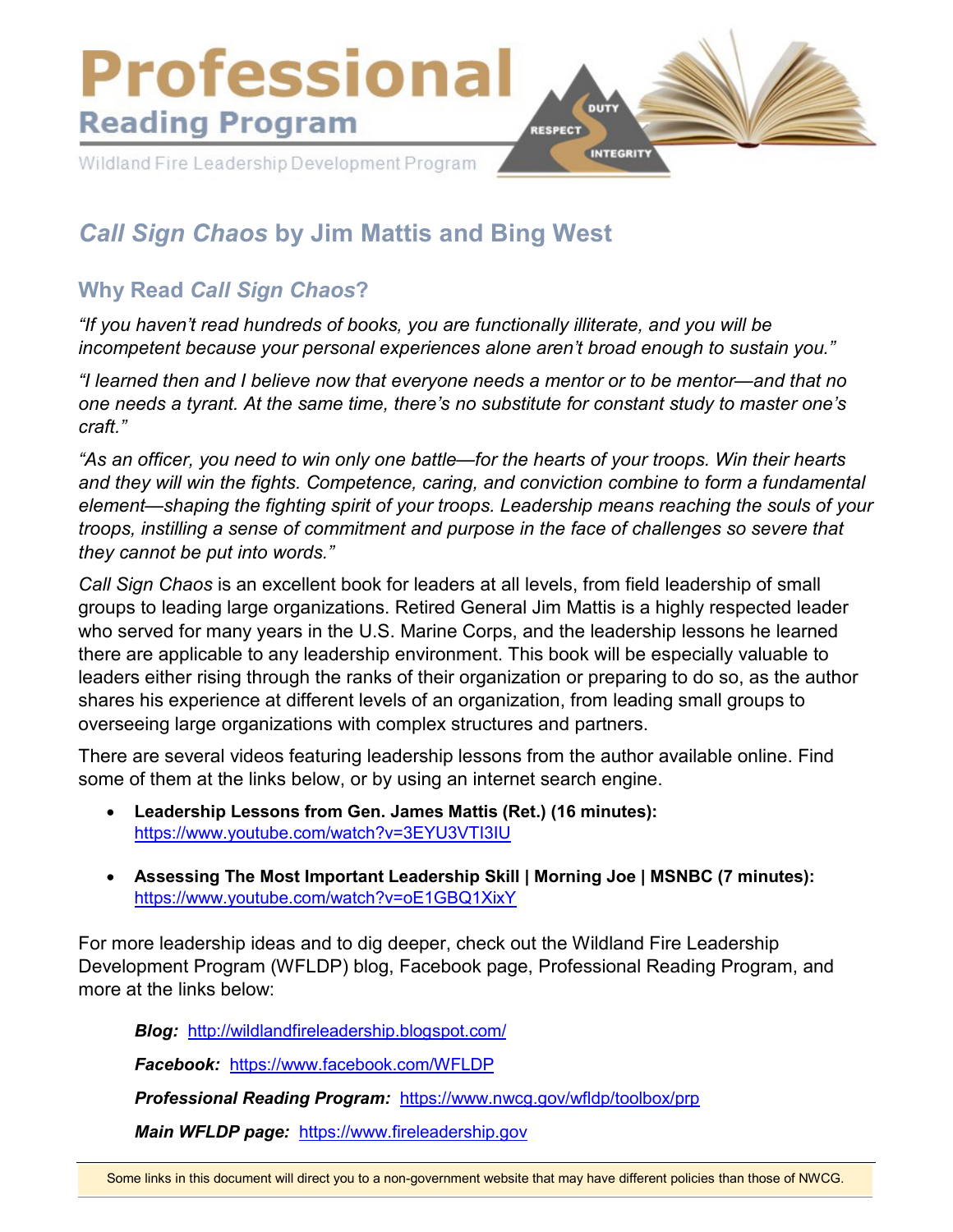# *Call Sign Chaos* **Discussion Questions**

#### **Chapter One: A Carefree Youth Joins the Disciplined Marines**

What do you think about the three "Cs" in this chapter? How do you, or can you, apply the three Cs in your leadership role? Are you surprised that caring is one of these principles? How do the three Cs align or compare with the WFLDP's values and principles found in *Leading in the Wildland Fire Service*?<https://www.nwcg.gov/sites/default/files/publications/pms494-2.pdf>

# **Chapter Two: Recruit for Attitude, Train for Skill**

What are your thoughts about attitude and skill after reading this chapter? How does that approach compare to how your organization recruits? What do you think about the "command and feedback" concept described in this chapter? How does it differ from the traditional "command and control" concept?

#### **Chapter Three: Battle**

Why is important to know your people and their personalities and abilities? How can you avoid mismatches of skills, attitudes, and assignments in your module, crew, or larger organization? What do you think of the idea of rehearsing (training) in a way that allows you to improvise in real-life situations?

#### **Chapter Four: Broadening**

What's your take on "homework" and the idea of being physically and mentally on top of your game? Do you think we in the wildland fire service place enough value on the intellectual side of being a leader? How can you better train yourself, and those around, intellectually? Why is continual self-improvement so important to leaders at all levels? Why is it important to communicate leader's intent in a way that lets those actually doing the work determine the "how" in order to accomplish the objective?

#### **Chapter Five: Rhino**

What do you think of the author's comments about doctrine being a "guide but not a straitjacket?" How can you ensure that doctrine is used appropriately at your level? What does decision making "at the speed of relevance" mean to you? Why is it important to accurately share your view of reality to those above and below you in the chain of command?

# **Chapter Six: The March Up**

Have you experienced any transitions from one level of leadership to another? If so, what lessons did you learn from the experience? Did you have to adapt to new realities of the position, or learn/hone a new skillset to succeed? How is leading a large fire organization within an even larger organization (different than leading a small team (crew, module, etc.)? What do you think of the idea of being an "opportunistic learner" as described in this chapter? How can the author's comment about harmony based on trust apply in a fire organization?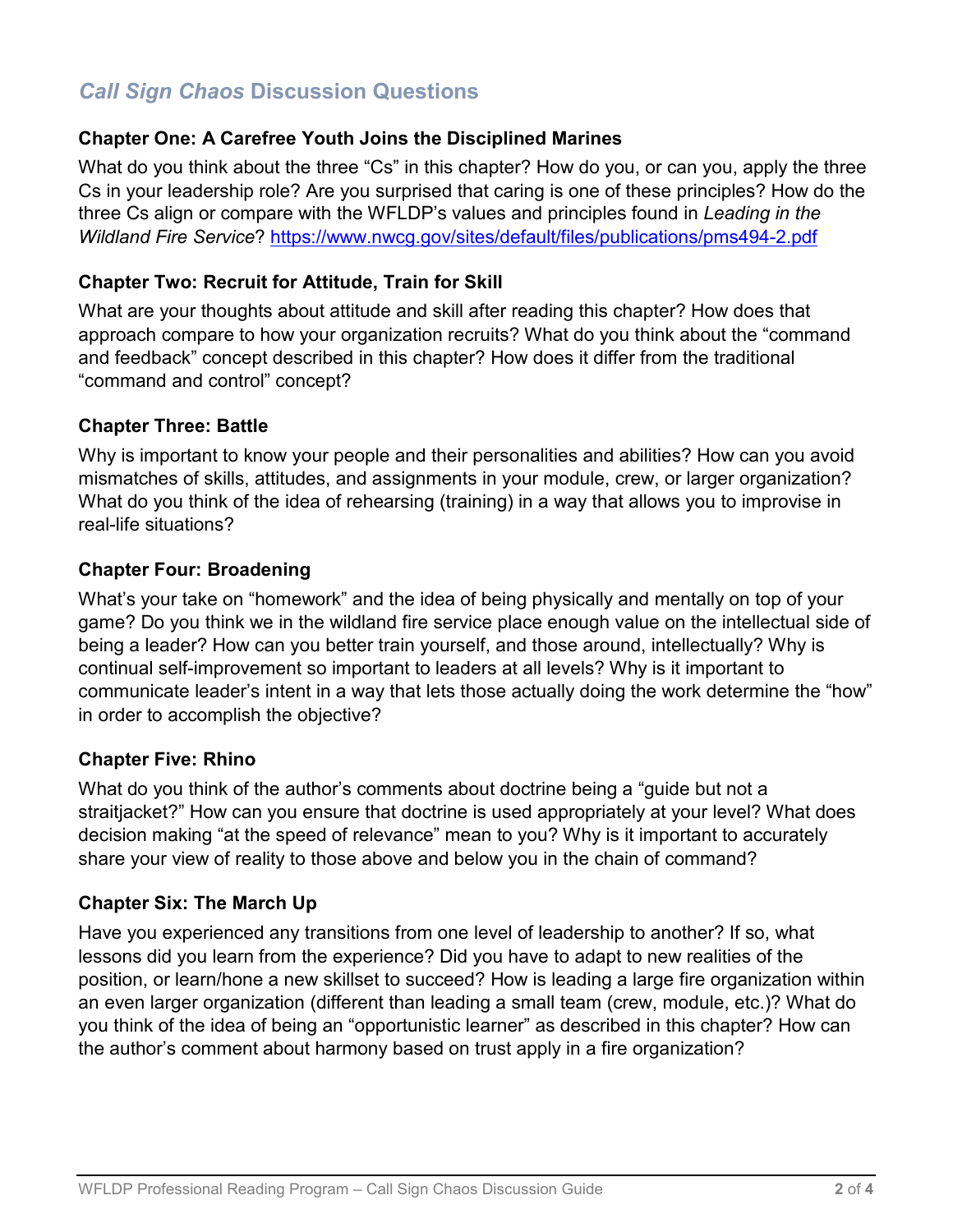# **Chapter Seven: A Division in its Prime**

What can you learn about making tough leadership decisions from the examples in this chapter? How can you apply those ideas within the constraints of your own organization? Why is it important to keep basic leadership skills and concepts like "praise in public, criticize in private" in your toolbox as you advance in leadership roles? How you ever seen those in "upper" leadership positions practice poor basic leadership skills? What were the results of those actions or behaviors? What can you do to keep yourself focused on maintaining basic leadership skills and behaviors while developing new skills?

# **Chapter Eight: Incoherence**

What do you think about "riding for the brand" as described in this chapter? How does that ethos apply in your organization? Might there be times when that way of thinking isn't appropriate? Why or why not? As a fire leader, how can you respond to changing direction from above? In an ICS setting? In your own organization? How can you best provide your leader's intent in those kinds of situations?

# **Chapter Nine: Cascading Consequences**

What do you think of the author's practice of "dropping in and getting face to face with the grunts" as a general? How and when could you do this as a fire leader? What are the benefits of this kind of "leadership by wandering around?" As the author mentions at the end of the chapter, sometimes you (or your crew, module, or organization) have to leave a job unfinished. How can you as a fire leader approach these kinds of situations?

# **Chapter Ten: Fighting While Transforming**

How can you, as a leader, train your folks using the concepts described in this chapter? How can you scale those ideas to fit your organization, crew or module, large or small? What do you think about the ideas of leaders being "coaches at heart?" How does training lead to trust?

# **Chapter Eleven: Hold the Line**

What's your take on the difference between a "mistake" and a "lack of discipline" as it applies to leadership in the fire environment? What do you think of the example toward the end of the chapter? Should leaders be held accountable? Why or why not? How does this concept fit into the values and principles of the WFLDP?

# **Chapter Twelve: Essential NATO**

What new leadership skillsets have you had to gain as you've moved up or around in your career? What skillsets do you see yourself needing to learn moving forward? What are some skills you could learn now that would prepare you for your next leadership position? How about in your current position or role?

# **Chapter Thirteen: Disbanding Bureaucracy**

How (or why) can an organization's culture be different than what the slogans say it is? What can you do at your level to promote a strong, positive culture in your organization? How can you keep it from being just feel good "bumper sticker" slogans that don't reflect reality?